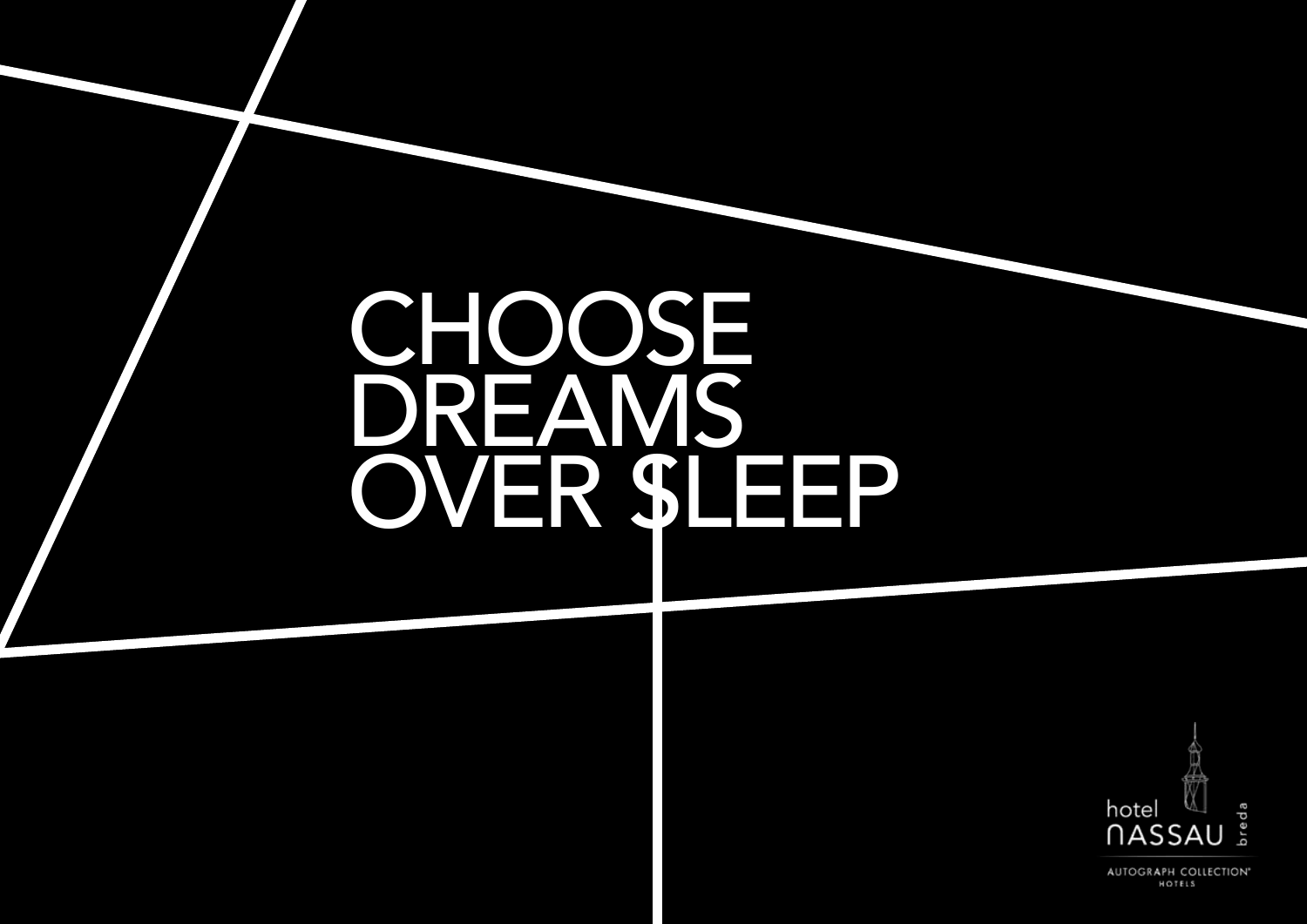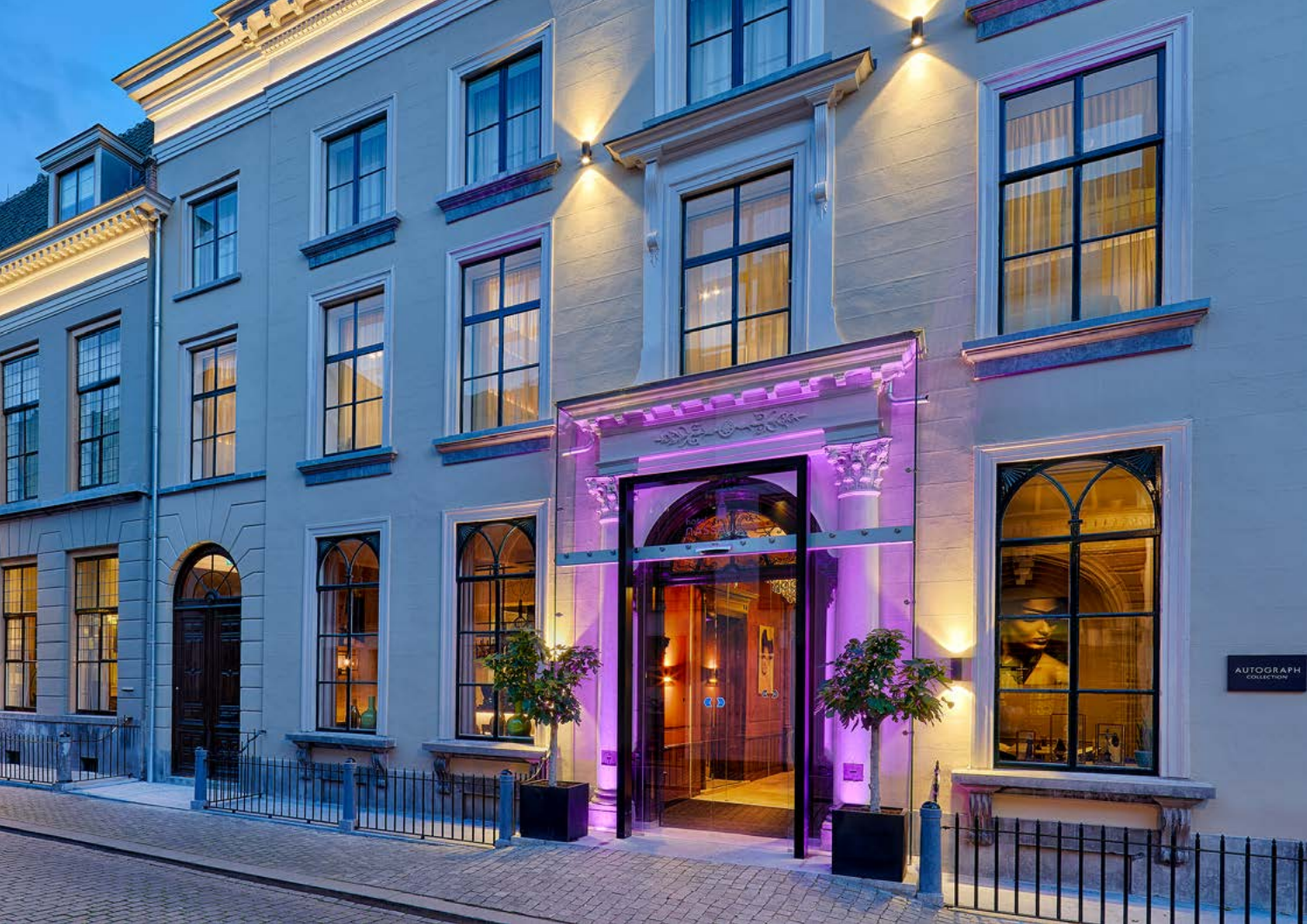## 'FOR THOSE WHO DON'T SEEK A HOTEL, BUT AN **EXPERIENCE** INSTEAD'

### HOTEL NASSAU BREDA 'CHOOSE DREAMS OVER SLEEP'

Our hotel guests don't just come to sleep, but to fulfill dreams. In the middle of warmly hospitable Breda, guests enjoy luxury-from-heaven rooms, angelic service, sinful drinks in our Heiligdom ("Sanctuary") bar and divine culinary surprises in the Liefdegesticht restaurant.

### HOTEL NASSAU BREDA

Hotel Nassau Breda is the first luxury boutique hotel in North Brabant province, the Netherlands. Located in the dynamic city center of Breda, the hotel's historic ambiance provides unique experiences. The austere lifestyle of the nuns who occupied this property in the 19th century formed a unique contrast to the neighboring old mansions with their wealthy owners. Today this distinction is still evident in the simple, elegant authentic elements of the hotel, contrasted with our luxurious services and facilities. The nuns ran an orphanage called the Liefdegesticht, thus devotion to serving others is built into the very foundations of this historical building. Today our head chef Angel Pando evokes this name and tradition in his culinary sanctuary: the Liefdegesticht Restaurant.

Hotel Nassau Breda is a subsidiary of the Autograph Collection Hotels ® of the prestigious Marriott International hotel chain. A select group of exceptional hotels Autograph Collection Hotels® are iconic structures, full of character. Carefully chosen for their excellence, originality and unique qualities, you also benefit from advantages such as the Marriot Bonvoy Program and Marriott Bonvoy Events Program. For more information concerning this, see our website.

Hotel Nassau Breda has 94 hotel rooms. While the rooms are harmonized by décor, the original architectural features ensure that each room has a unique layout and arrangement.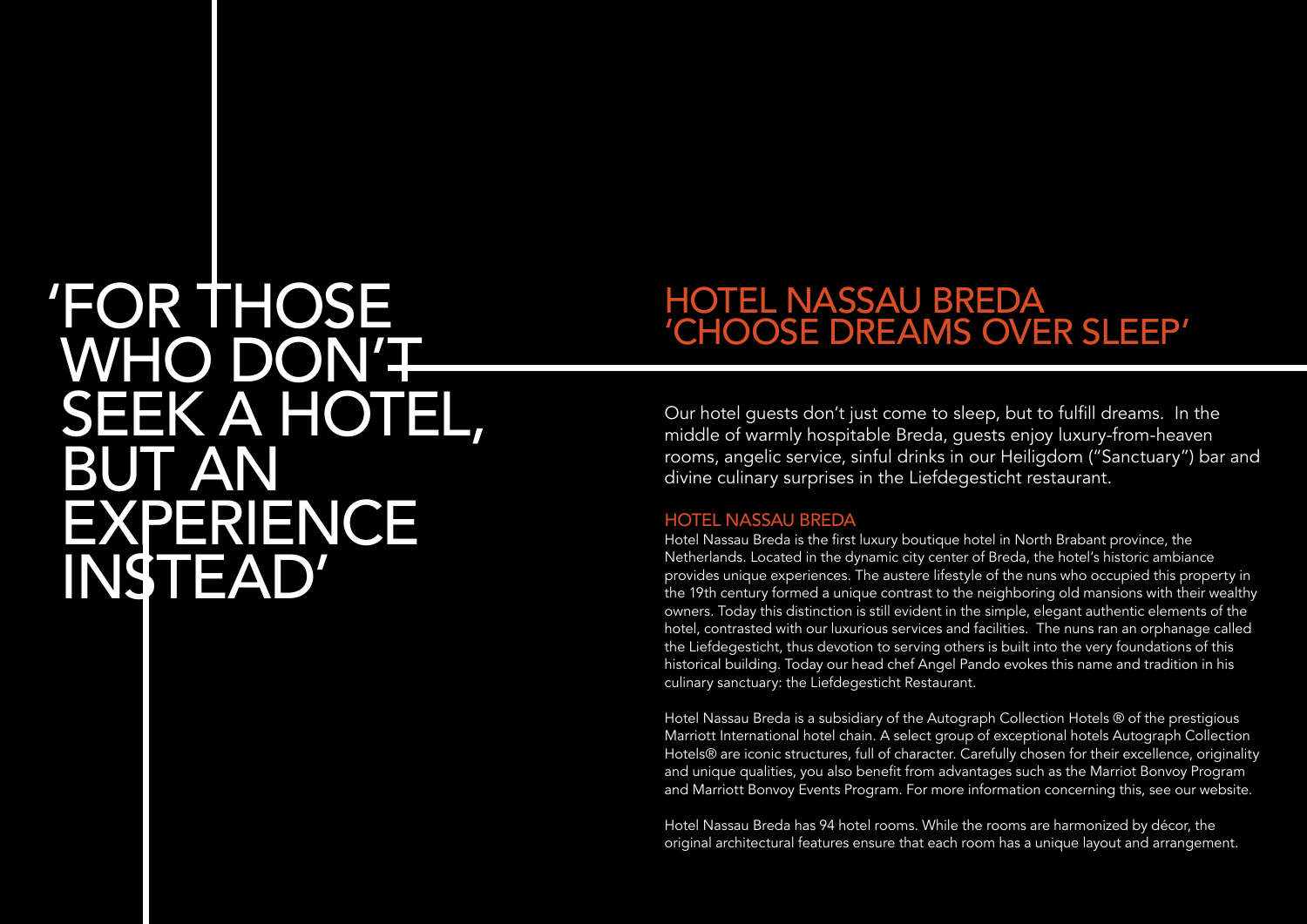### ROOMS

All modern rooms are standardly equipped with luxurious Swiss Sense box spring mattresses, a 42-inch smart TV, minibar, desk and office chair, safe, ironing board and iron, laundry service, coffee and tea facilities and 24-hour room service.

The bathrooms have a shower and/or bath with rain shower. In addition, the bathrooms are equipped with exclusive James Heeley brand toiletries, a professional hairdryer, lighted bathroom mirror, luxurious towels, washcloths and slippers.

Hotel Nassau Breda has 4 different types of rooms: superior rooms, executive rooms, junior suites and a panoramic suite.

### **FITNESS**

After indulging in the 'sins' we offer in our bar and restaurants, Hotel Nassau Breda offers redemption in our well-equipped fitness space, including weight and cardio equipment and a stretching corner.

### **BREAKFAST**

Our extensive breakfast buffet is an experience in itself. In the Choir (Koor), surrounded by lovely stained glass and lighted by nun's wimple lamps, we serve a breakfast buffet daily from 6:30 to 11:00. The buffet consists of various types of bread, warm dishes, smoked fish and cold cuts, assorted cheese, fresh fruit, sweet sandwich spreads, different kinds of muesli and superfood options, various flavors of yogurt, milk, fruit juice, coffee and tea.

### HEILIGDOM BAR

During your stay you can enjoy our impressive Heiligdom ("Sanctuary" Bar, where our staff is eager to serve delicious drinks, cocktails or even the notorious drink absinthe. You can relax in our Nassau or Dillenburg salons after a long journey or busy working day. In addition, you can work here quietly or have business discussions in a relaxed atmosphere.

### LIEFDEGESTICHT RESTAURANT 'MAD LOVE FOR FOOD'

Our professional kitchen staff strives to provide a unique dining experience in our Liefdegesticht restaurant. Everyone enjoys food, simple dishes with rich flavor, in the spirit of the Roman Catholic nuns who used to live here. All dishes are pure, fresh and of premium-quality. With creativity and rich flavors, you enjoy simple dishes that are elevated to the divinely exceptional. If you don't enjoy some of our delicious wine, that is truly a sin. To make reservations for our Liefdegesticht restaurant, you can contact us through www.liefdegesticht.nl or call +31 (0)76-201 2999.

In the summer months you can enjoy delicious meals on the sun-drenched terrace of Liefdegesticht restaurant. Of course, it is also the ideal location to relax and enjoy a gin and tonic, a glass of quality wine or a specialty beer.

### CULINARY TEAM

Our culinary team, under the inspiring guidance of head chef Angel Pando, is pleased to delight you with superior meals and offers the latest gastronomic trends. We gladly provide creative culinary alternatives to conform to diets, allergies and other restrictions.

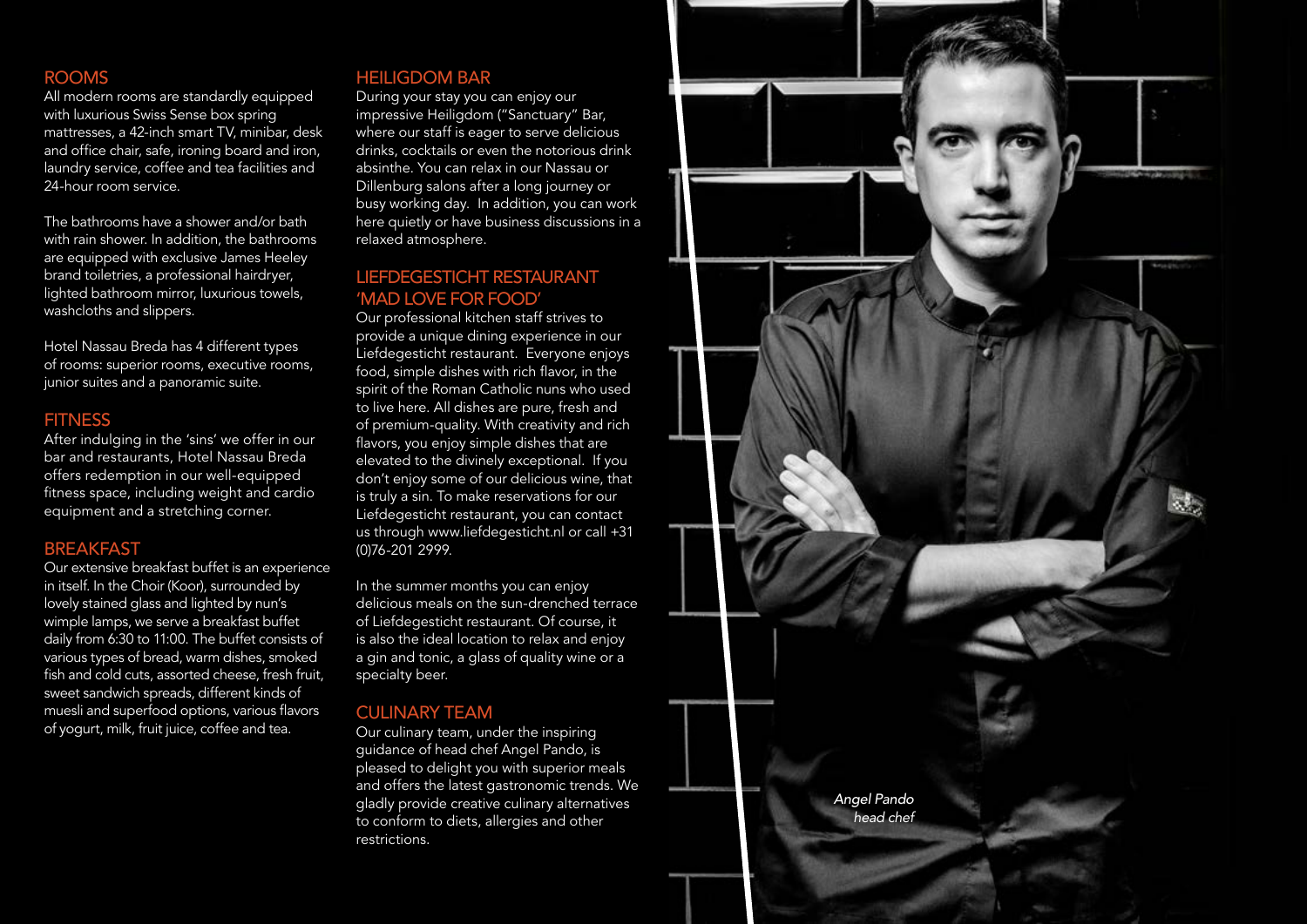### MEETINGS & EVENTS

Organizing events saps hours of your valuable time. Exploring and choosing locations, making meal selections and scheduling: all elements that need to be considered and decided. Not on the day itself, but far in advance. We will naturally assist you in smoothing out the details. The success of your event is, after all, partially determined by defining the correct motivation, goals and target group for the event, insuring that the intended message reaches your audience.

Are you looking for an inspiring environment, flexible spaces and a menu consisting of freshly prepared, locally sourced specialties? Then you've found the right place! Our team of professionals is also available to help coordinate your event. You can enjoy yourself, relaxed in the knowledge that we'll provide a successful occasion.

- · Single point of contact during your event
- · Quick response
- · Tailor-made assistance
- · Tasty culinary breaks
- · Free high-speed Wi-Fi
- · Location in Breda's lively city center
- · Easy access and ample parking

### MEETINGS

In addition to the Chapel, Hotel Nassau Breda has various boardand meeting rooms. Everything is possible: from a small boardroom meeting for 4+ people to an extensive theater-seating gathering of 250 people.

### MEETING PACKAGES

Hotel Nassau Breda offers the following meeting packages:

| 4-hour NASSAU package (includes lunch)           | from $\epsilon$ 62.50 |
|--------------------------------------------------|-----------------------|
| 8-hour NASSAU package (includes lunch)           | from $\epsilon$ 72.50 |
| Other custom-made meeting packages upon request. |                       |

A meeting package consists of the following items:

- · Meeting/boardroom for one or two half-day sessions
- · A single contact person during the meeting or event
- · Use of a flipchart
- · Plasma screen (60") or a projector and screen
- · Pens and notepads
- · Drinking water on the conference tables
- · Unlimited coffee and tea (no soft drinks)
- · Morning and/or afternoon break with sweet & salty snacks
- · Sandwich lunch including coffee, tea and fruit juices

### CAPACITY OF ROOMS

| ROOM/<br><b>SPACE</b> | BOARD-<br><b>ROOM</b> | <b>THEATER</b> | $U -$<br><b>SETUP</b> | <b>CABARET</b> | <b>RECEPTION</b> | <b>DINNER</b> |
|-----------------------|-----------------------|----------------|-----------------------|----------------|------------------|---------------|
| Chapel                |                       | 250            | 60                    | 100            | 350              | 150           |
| Choir                 | ٠                     | 100            |                       | ٠              | 150              | 80            |
| Kapittel              |                       | ۳              |                       |                |                  | 20            |
| Courtyard             |                       | 50             | 25                    | 40             | 75               | 40            |
| Waelwijk              | 20                    | 60             | 25                    | 40             |                  | 40            |
| Franciskaner          | 18                    | ı              |                       | ٠              |                  | 20            |
| <b>Bruheze</b>        | 12                    | 25             | 12                    | 25             |                  | 12            |
| Assendelft            | 10                    | 20             | 10                    | 20             | г                | 10            |
| Polanen               | 8                     | ۰              |                       |                |                  | 8             |
|                       |                       |                |                       |                |                  |               |

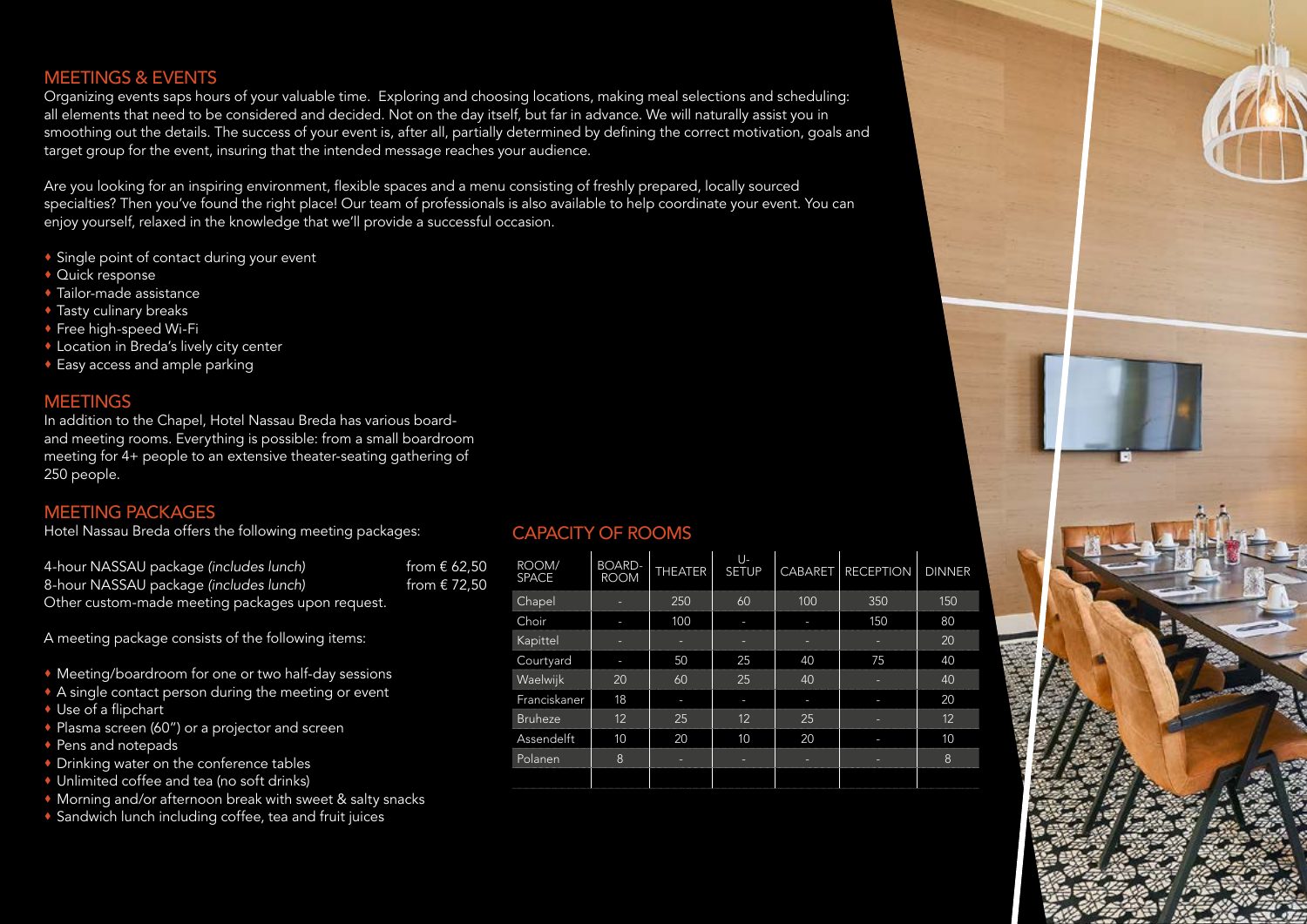# EXPECTEMENT UEXPECTED

### CHAPEL (KAPEL)

With beautiful vaulted, colorful stainedglass windows and even an authentic floor, our Chapel is the ultimate location for your memorable event. During renovation, the chapel was modified to optimize acoustics with, for instance, absorbent stuccowork. This makes musical events come into their own here. The Chapel is extremely accessible for disabled guests, with a separate entrance and spacious toilet facilities.

### DRINKS

Hotel Nassau Breda is also a unique location to organize a drink in Breda's bustling, hospitable city center. You are welcome in our Heiligdom bar sanctuary, Liefdegesticht restaurant or on our sundrenched terrace. Naturally a drink can also be part of your total event package, including the possibility of an exclusive reception for your group. Besides the extensive beverage assortment, including beer, wines, cocktails, gins and absinthe, we also serve various sweet or salty snacks. We are happy to discuss the options with you.

### DINNER

Hotel Nassau Breda offers a wide range of dining options. From a trendy walking dinner to a luxurious sit-down banquet. All meals are prepared by culinary artists, headed by chef Angel Pando and served by our team of professionals. The beautiful tablecloths, sparkling glassware and refined decoration provide the perfect atmosphere to compliment the occasion and the group.

Should you request it, we will serve a wine assortment or other drinks of choice to harmonize with your meal. We gladly provide creative culinary alternatives to conform to diets, allergies or other restrictions.

It is also possible to have a lunch or dinner with a select group in our Liefdegesticht restaurant. We serve 2- to 5-course meals for groups of at least 8 people. There are various possibilities for a private gathering from a sit-down dinner in the courtyard or the Kapittel to a walking dinner in our Choir (Koor).

### PARTY-TIME!

The Chapel (Kapel) is the unique party location par excellence for an amazing group of up to 350 people. This can be expanded to the courtyard. You can choose between paying-per-drink or drinks package. The optional cocktail bar and tasty appetizers make the party complete. We offer various options for late-night snacks as a culinary finale to your event.

### ENTERTAINMENT

Naturally we, together with permanent professional partners as required, can offer support for the organization of the event, including coordinating the entertainment. We look forward to discussing the options with you.

### LIGHT AND SOUND TECHNIQUE

The Chapel (Kapel) has a sound system for background music. We work together with professional AV suppliers for all additional sound and audiovisual facilities. The Chapel has spotlights that provide beautifully accentuate the pillars and vaults of the chapel.

### INTERIOR DECORATION

Decoration and design play an important role in setting the tone for your event. The Chapel and/or Courtyard have a mobile bar and various modern bar tables, each with a pair of matching bar stools. We work together with professional partners to provide supplementary decoration or design elements.

### FREE WI-FI

Hotel Nassau Breda offers free Wi-Fi in the public spaces, the rooms and even in the meeting rooms (4 MB/sec). Therefore, you are online in just two clicks.

### PARKEREN

Hotel Nassau Breda offers a Valet Parking service for € 35 per night's stay. Or choose for public parking in the spacious De Barones and Q-Park on the Markendaalseweg. These indoor parking garages are approximately a one-minute walk from Hotel Nassau Breda and you can exit 24 hours a day.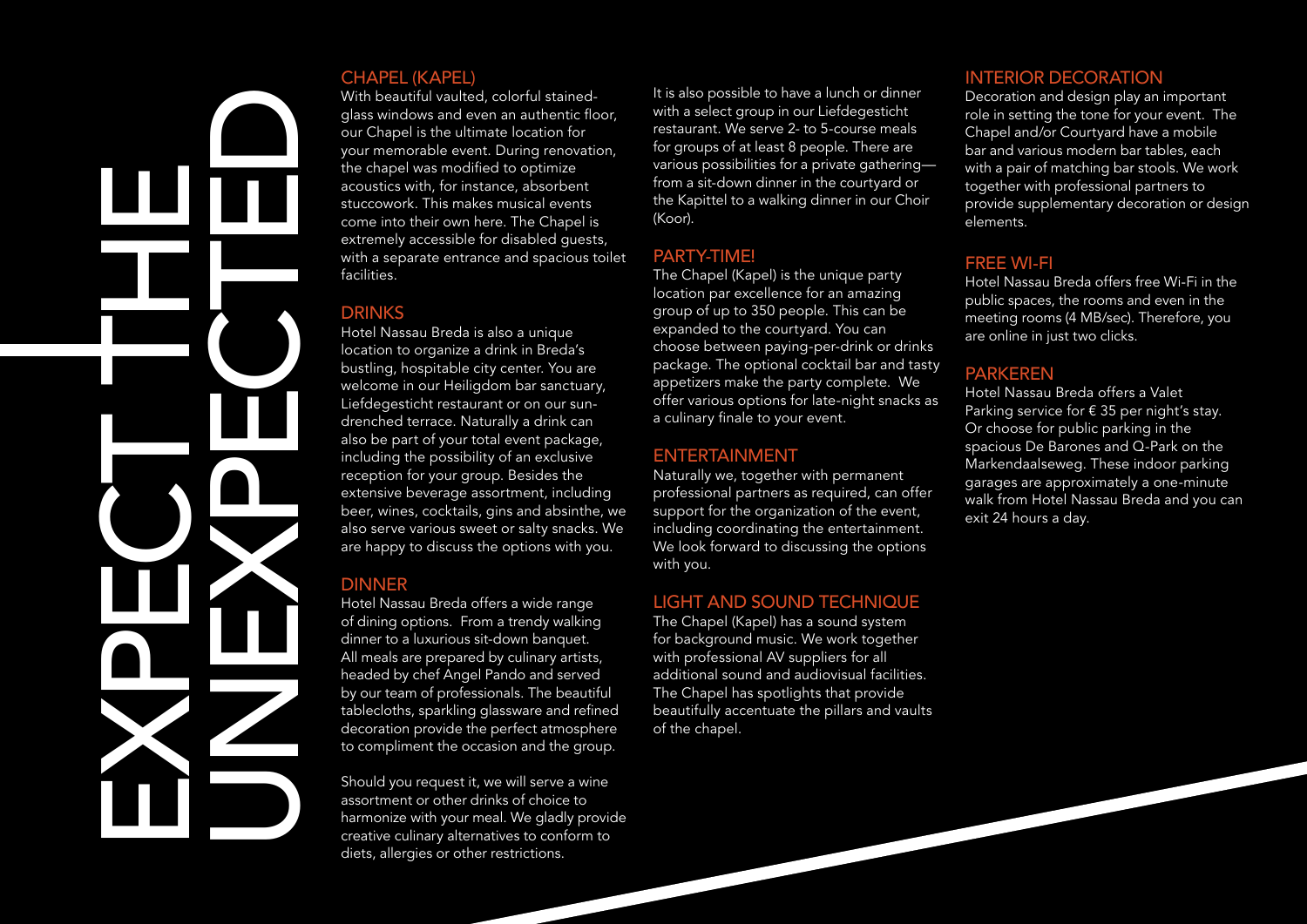